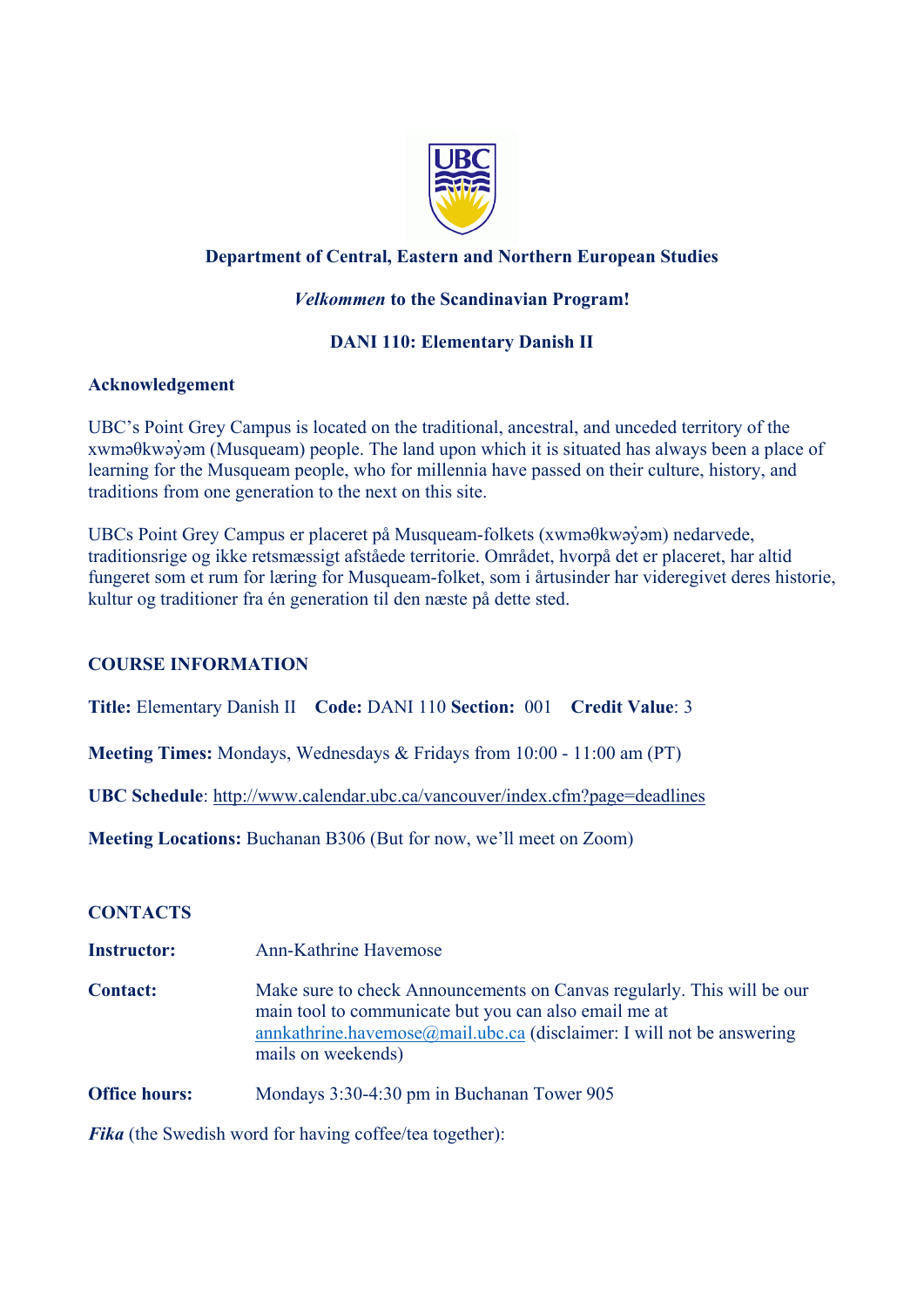Drop-in on Wednesdays 4-5pm in CENES Lounge (Room 910), 9<sup>th</sup> floor, Buchanan Tower from January 29th <https://cenes.ubc.ca/events/event/fika/>

### **PANDEMIC UPDATES**

Due to the pandemic, expect updates from UBC regarding changed regulations etc. Here are two good places to start: [https://students.ubc.ca/campus](https://students.ubc.ca/campus-life/returning-to-campus)-life/returning-to-campus and [https://covid19.ubc.ca/latest](https://covid19.ubc.ca/latest-updates/)-updates/

We will all have to be flexible since we might need to make changes to the schedule or course format.

## **COVID-19 Safety**

You are currently required to wear a non-medical mask during our class meetings, for your own protection and the safety and comfort of everyone else in the class. For our in-person meetings, it is important that all of us feel as comfortable as possible engaging in class activities while sharing an indoor space. Non-medical masks that cover our noses and mouths are a primary tool for combating the spread of COVID-19. Further, according to the provincial mandate, masks are required in all indoor public spaces including lobbies, hallways, stairwells, elevators, classrooms and labs. There may be students who have medical accommodations for not wearing a mask. Please maintain a respectful environment.

### **DISCLAIMER**

The material in this course includes content that might be offensive and upsetting to some readers, such as strong language, reference to and consumption of alcohol and drugs, violence, graphic and sexual imagery. Some also deal with sensitive issues, such as suicide, death, racism, and sexual abuse.

## **COURSE STRUCTURE AND ACTIVITIES**

The aim of this course is to introduce the students to the Danish language on an elementary level through reading, listening, writing, and speaking exercises done in class, individually and/or with a conversation partner. The students will also become acquainted with some aspects of the Danish culture through different media such as music, film and text.

Classes in Danish 110 are activity-based and learning success will depend on student participation in those activities. Students will be expected to attend class regularly, come prepared, and participate actively in all class activities. Most instruction will integrate a combination of lecture, question and answer sessions, whole-class participation, small group activities, partner work or individual work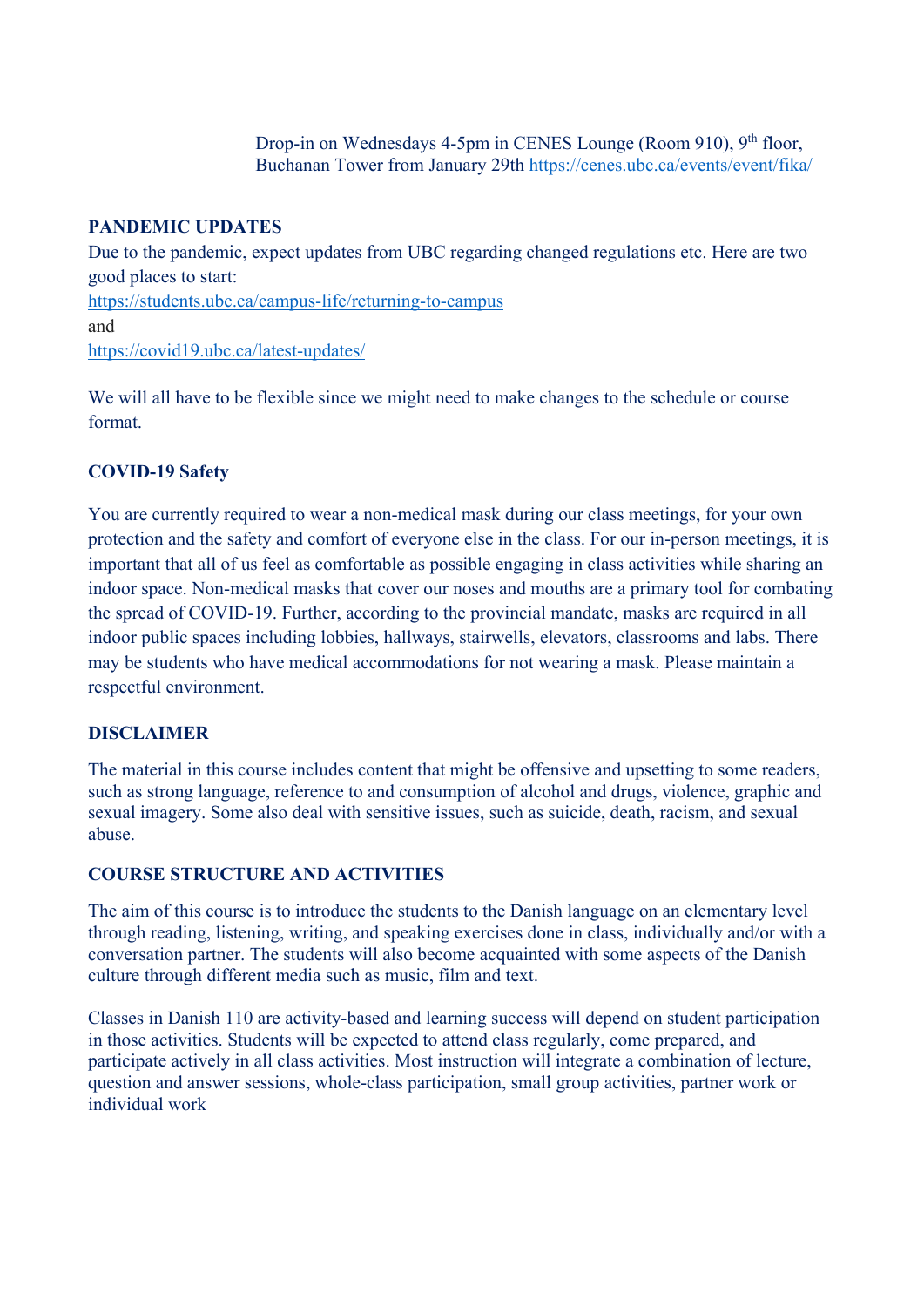Learning a foreign language highly depends on the student's own engagement with the material inside, but mostly outside of the classroom.

## **HOW TO DO WELL IN THIS COURSE**

- Familiarize yourself with the course via the syllabus and Canvas
- Participate as much as you can: learning a language is more fun (and easier) when you have people to learn it with – remember, you are part of a learning community.
- Keep your work up to date (homework and group work, grammar reviewing, listening and speaking practices etc.)
- Communicate with and support your classmates.
- Contact me if you have questions through class discussion board on Canvas or via email if there is anything affecting your learning or performance.
- Join me and the other SCAN students for our casual *fika* on Wednesdays between 4-5 pm

### **LEARNING OBJECTIVES**

Upon completion of this course, you will be able to

- acquire a bit beyond basic insights into Danish language and culture;
- understand spoken and written Danish at beginner's level;
- pronounce a fair variety of hard-to-pronounce sounds and words
- use greetings and small talk phrases in everyday, basic situations;
- share information about yourself, and ask and answer simple questions;
- read and write simple texts;
- interact with others orally (in Danish) in class
- continue studying Danish at the intermediate level (DANI 200)

You will learn about some key aspects in Danish culture that will expose you to modes of thought and expression outside your own language and culture. Expanding your knowledge about a foreign language and culture, like Danish, will help you to understand your own language and culture better, as well as expand your view and understanding of the interrelation of language and thought.

### **ASSESMENT**

| Participation  | 20% |
|----------------|-----|
| Preparation    | 20% |
| <b>Quizzes</b> | 30% |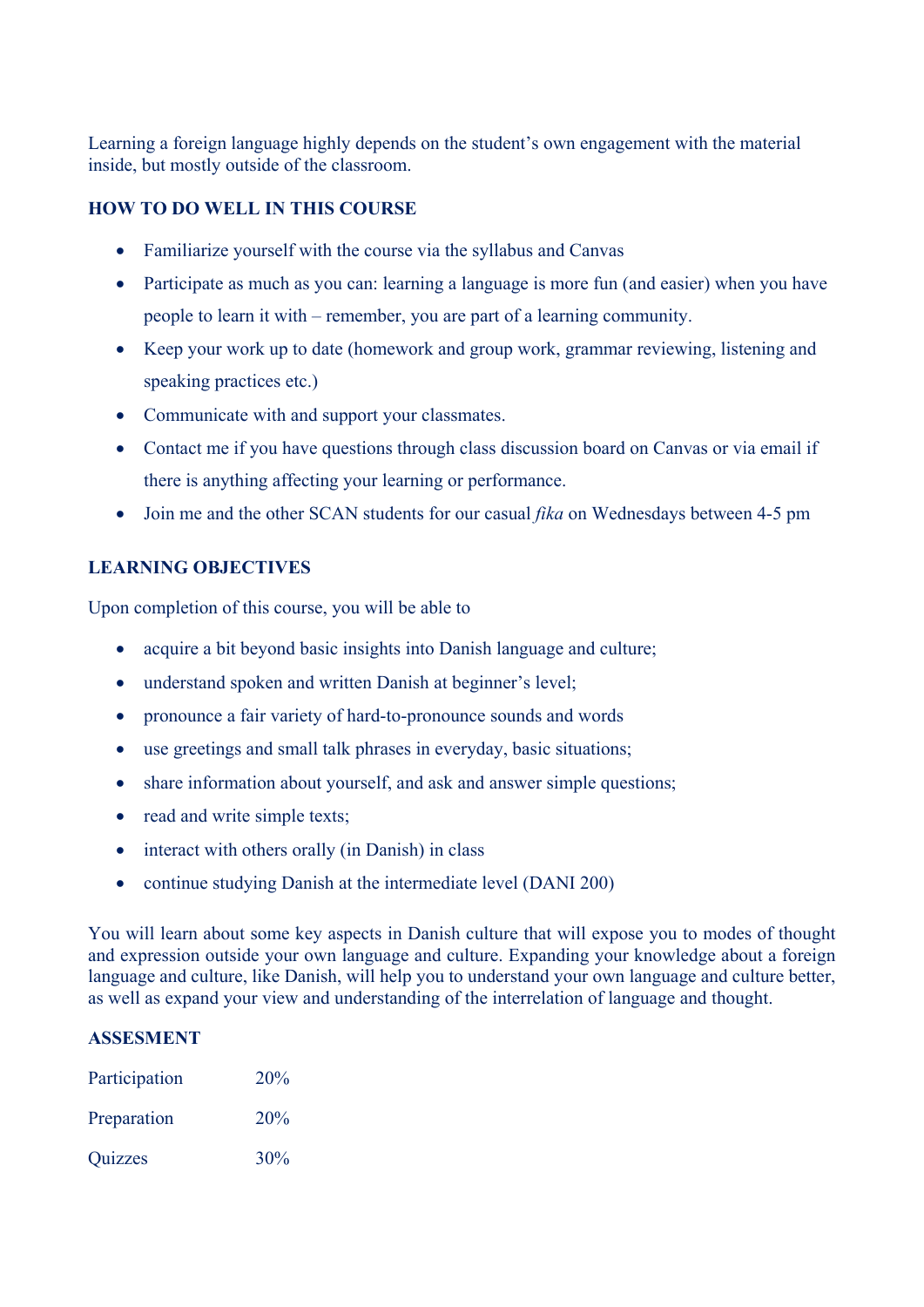Exam  $30\%$ 

## **EXAM**

You will be tested on your skills in **reading, writing, listening** and **speaking**. This will happen through

- 1) an oral exam (approx. 40 minutes: 20 minutes for reading and understanding; 20 minutes speaking, pronunciation and listening)
- 2) a quiz with both multiple choice and essay questions (approx. 1.5 hours on Canvas through the Lockdown Browser)

## **LEARNING MATERIALS**

This syllabus is an outline for the course and the topics we will cover during the semester. Note that the syllabus is subject to change and will likely change depending on the students' advancement in class. What you need to prepare/read for each class will be found in the individual class tab on canvas as well as specific links for alfabetadigital.

### **Required Texts (available through UBC Bookstore):**

- Slotorup, Fanny and Moreira, Neel Jersild (2013). *Puls 1*, Alfabeta
- Kledal, Anne and Fischer-Hansen, Barbara (2011). *Basisgrammatikken*, Alfabeta

#### **Other course material**

• Alfabetaldigital.dk [\(https://gammel.alfabetadigital.dk/index.php/portal/puls](https://gammel.alfabetadigital.dk/index.php/portal/puls-1)-1)

### **SCHEDULE OF TOPICS AND CLASSES (subject to change)**

Reading for each individual class will be posted on Canvas.

### **Module 1: Introduction and repetition (week 1-2)**

**Week 1**

| Mandag $10.01$ : | Introdukton til DANI 110                                                             |
|------------------|--------------------------------------------------------------------------------------|
| Onsdag $12.01$ : | Evaluation test (ungraded)                                                           |
| Fredag $14.01$ : | Repetition: Sætningskonstruktion (constructing sentences)                            |
| Reading:         | Kapitel 1-3 in Slotorup, Fanny and Moreira, Neel Jersild (2013). Puls 1,<br>Alfabeta |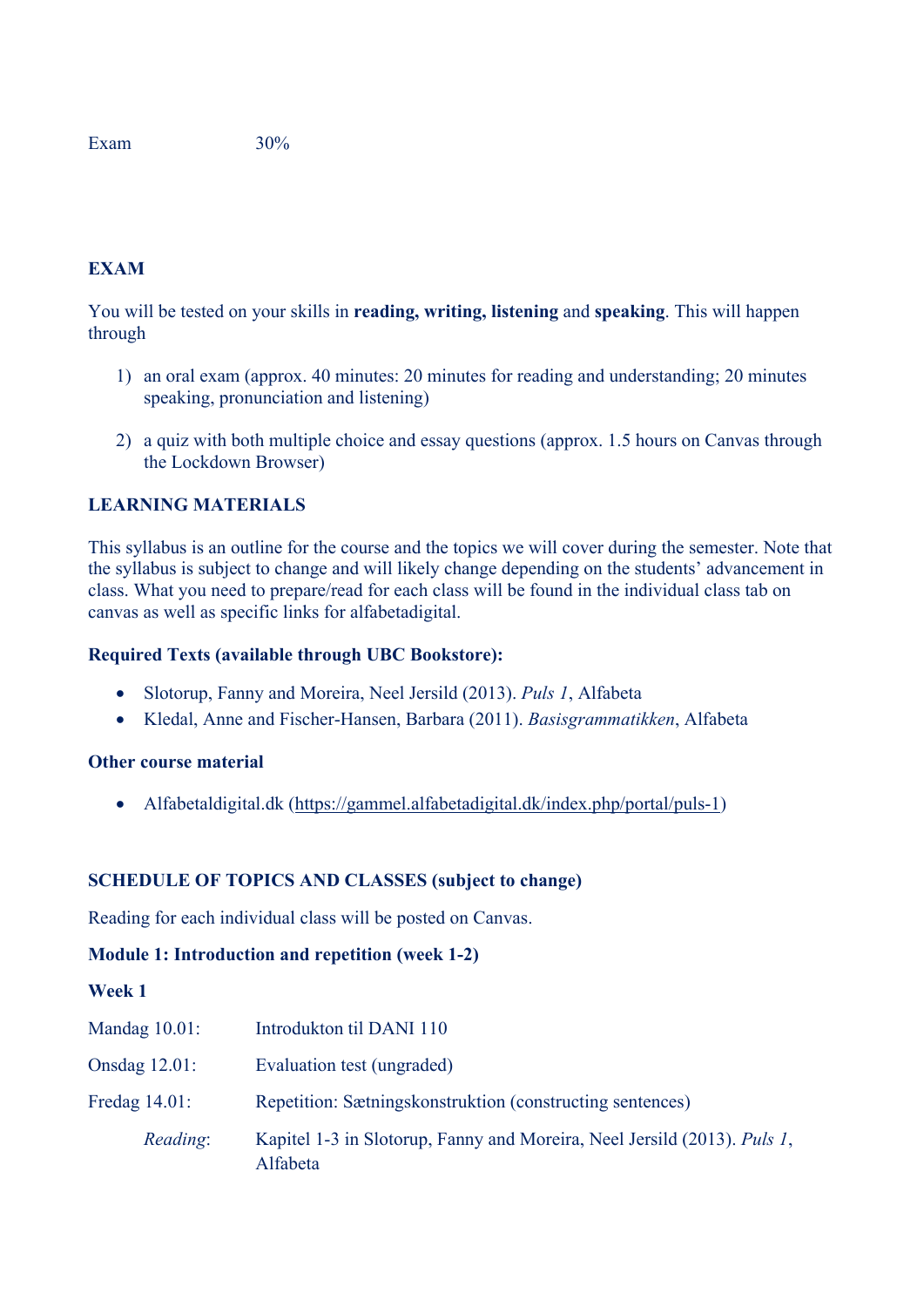# **Week 2**

| Mandag $17.01$ :     | Repetition: Udtale (pronounciation)                                                  |
|----------------------|--------------------------------------------------------------------------------------|
| Reading:             | Kapitel 1-3 in Slotorup, Fanny and Moreira, Neel Jersild (2013). Puls 1,<br>Alfabeta |
|                      | <i>Preparation:</i> Group recordings (see canvas)                                    |
| <b>Onsdag 19.01:</b> | <b>Repetition: Pronominer</b>                                                        |
| Fredag $21.01$ :     | Kultur og leg                                                                        |

# **Module 2: Kapitel 4, Bolig**

# **Week 3-5:**

| Grammar: | nouns in plural and definite form; use of 'tror' (to think/believe/guess);<br>modal verbs; inversion; adjectives |
|----------|------------------------------------------------------------------------------------------------------------------|
|          | <i>Pronunciation:</i> endings -e and -er; repetition of assimilation                                             |
| Phrases: | thanking; greeting; congratulating; inviting                                                                     |
|          | <i>Vocabulary:</i> Rooms of the house; furniture; types of houses; owning houses                                 |
| Test:    | 2.15-minute quiz at the end of week 3 and 4; 1.30–45-minute repetition quiz<br>at the end of week 5.             |
| Culture: | Danish design                                                                                                    |

# **Module 3: Kapitel 5, Mad og indkøb**

## **Week 6-9**

| Grammar:           | short answers; verbs; syntax; nouns; amounts                                                                                               |
|--------------------|--------------------------------------------------------------------------------------------------------------------------------------------|
|                    | <i>Pronunciation:</i> stress; reduction; vowels; G                                                                                         |
| <i>Phrases:</i>    | thanking; asking for something                                                                                                             |
| <i>Vocabulary:</i> | food and health; shopping and shops; food traditions; food and beverages                                                                   |
| Test:              | 1 15-minute quiz at the end of week 6; 1 written assignment during mid-term<br>break; 1 30–45-minute repetition quiz at the end of week 9. |
| Culture:           | Food traditions; feasts and cakes; beer-craft?                                                                                             |

## **Week 7 MIDTERM BREAK**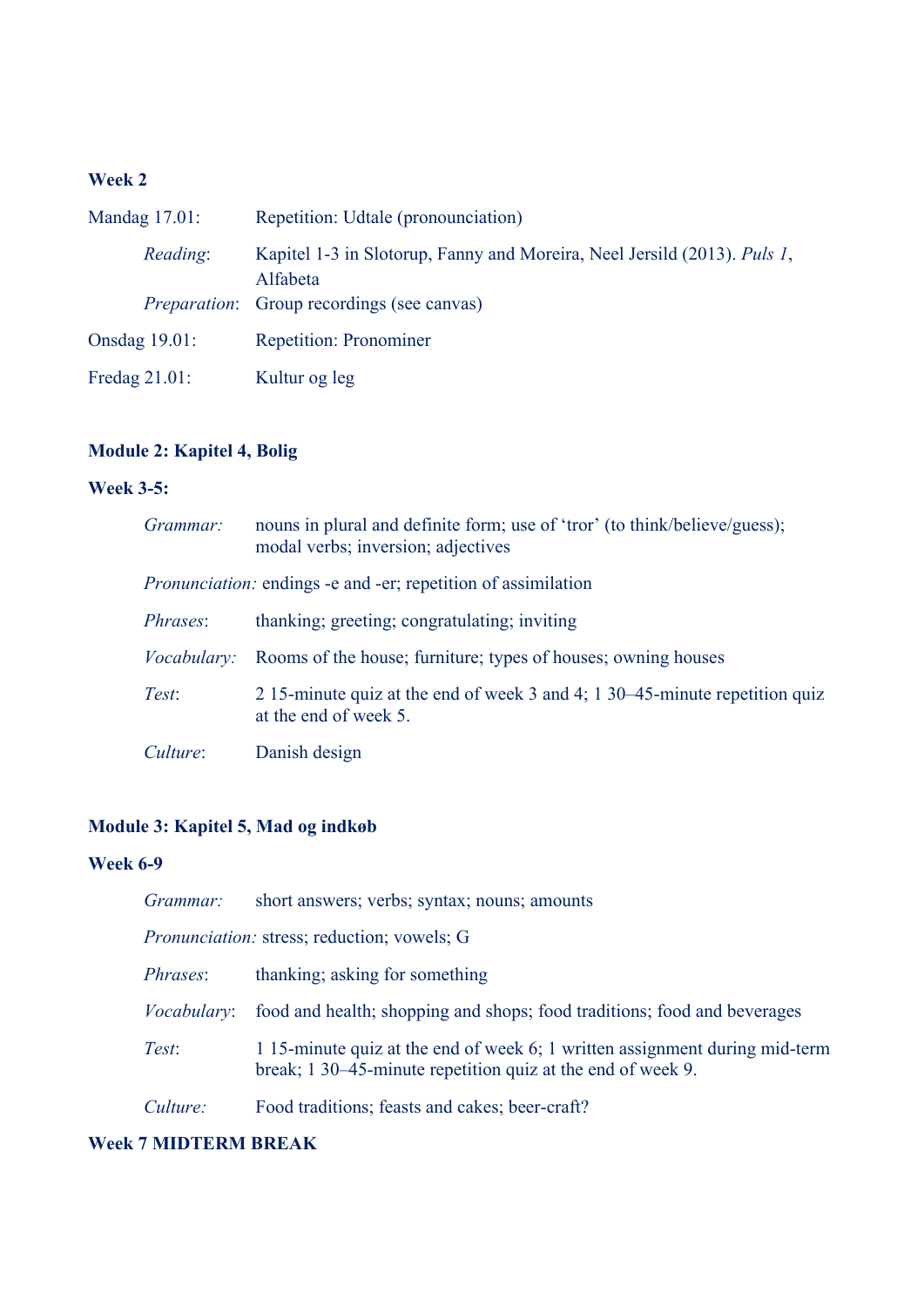### **Module 4: Kapitel 6, Året rundt**

#### **Week 10-13**

| Grammar: | asking questions; prepositions; future tense using 'skal'; time-phrases                              |
|----------|------------------------------------------------------------------------------------------------------|
|          | <i>Pronunciation:</i> vowels; months; dates and years                                                |
| Phrases: | Talking about the weather                                                                            |
|          | <i>Vocabulary</i> : Vacations and holidays; weather and seasons; plans and time-phrases              |
| Test:    | 2.15-minute quiz at the end of week 3 and 4; 1.30–45-minute repetition quiz<br>at the end of week 5. |
| Culture: | National holidays                                                                                    |

#### **EXAM START April 12**

### **EXAM END APRIL 27**

#### **UNIVERSITY POLICIES**

UBC provides resources to support student learning and to maintain healthy lifestyles but recognizes that sometimes crises arise and so there are additional resources to access including those for survivors of sexual violence. UBC values respect for the person and ideas of all members of the academic community. Harassment and discrimination are not tolerated nor is suppression of academic freedom. UBC provides appropriate accommodation for students with disabilities and for religious observances. UBC values academic honesty and students are expected to acknowledge the ideas generated by others and to uphold the highest academic standards in all of their actions.

Details of the policies and how to access support are available on [the UBC Senate website](https://senate.ubc.ca/policies-resources-support-student-success)

#### **Academic Code of Honour**

Academic honesty and integrity are essential principles of the University of British Columbia. All UBC students are expected to behave as honest and responsible members of our academic community and to uphold the highest standards of ethics and academic integrity. As a student of the Scandinavian Studies Program, you will be required to abide by the principles and policies of the University with respect to academic honesty and integrity, and affirm a pledge to uphold them.

#### **Academic Integrity**

"Students are responsible for informing themselves of the guidelines of acceptable and nonacceptable conduct for graded assignments established by their instructors for specific courses and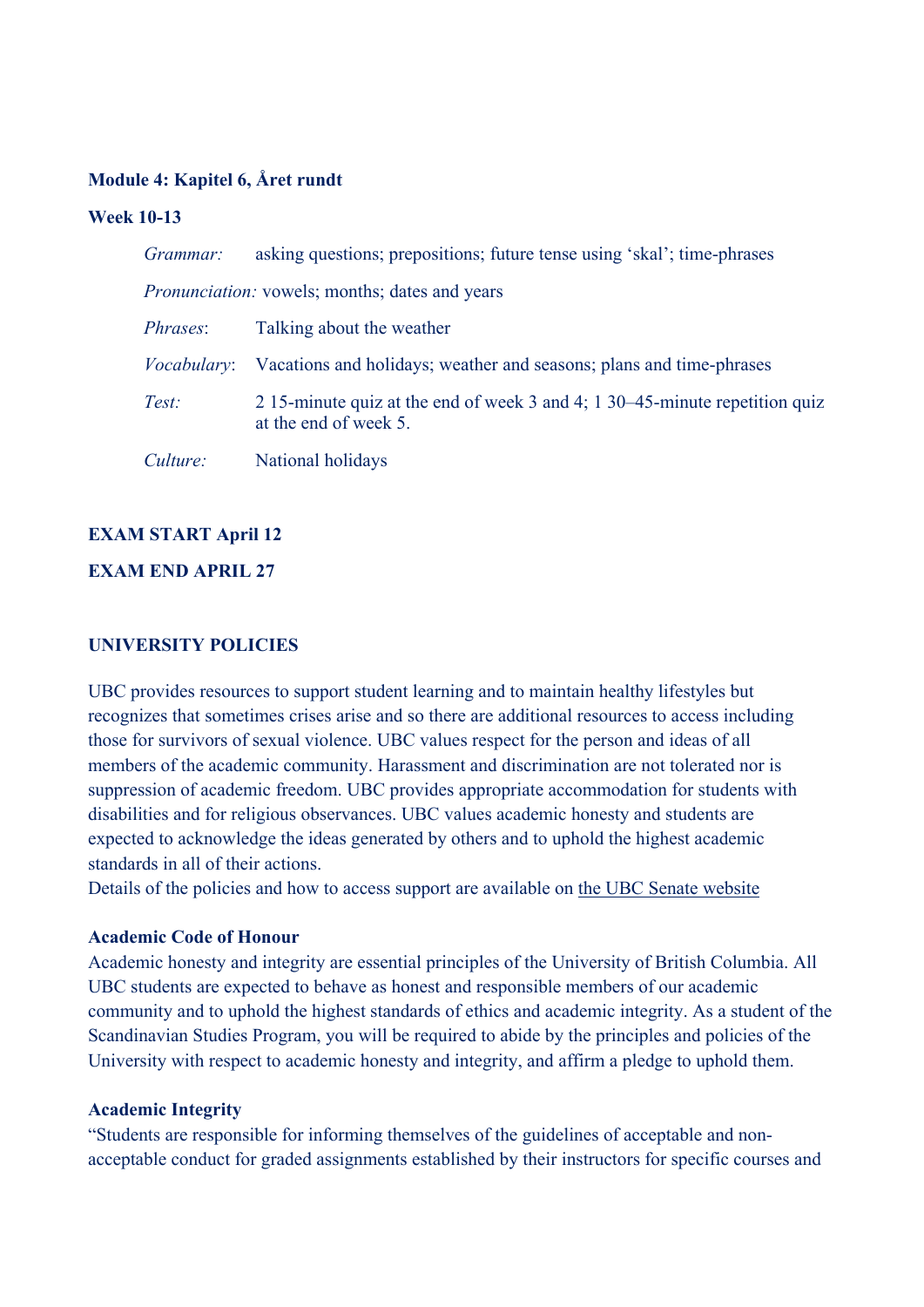of [...] examples of academic misconduct [...]" [\(http://bit.ly/2aIaXji\)](https://www.mail.ubc.ca/owa/redir.aspx?C=SRWR6RgRKVNZU5VQ9f4tu8wdW5FUkyes6gxYhRYsRMyOenucdbDVCA..&URL=http%3a%2f%2fbit.ly%2f2aIaXji). "All work submitted by students (including, without limitation, essays, dissertations, theses, examinations, tests, reports, presentations, problem sets, and tutorial assignments) may be reviewed by the University for authenticity and originality. Without limiting the generality of the foregoing, such review may include the use of software tools and third party services including Internet-based services such as [TurnItIn.com.](https://www.mail.ubc.ca/owa/redir.aspx?C=gbw3Ird0iF4Mg6AoKRthp4qXd1gXvXoGjXMFp8fY7EiOenucdbDVCA..&URL=http%3a%2f%2fTurnItIn.com) By submitting work, students consent to their work undergoing such review and being retained in a database for comparison with other work submitted by students. The results of such review may be used in any University investigation or disciplinary proceedings" [\(http://bit.ly/2aIaZaN\)](https://www.mail.ubc.ca/owa/redir.aspx?C=I_jhjRRKoLeTwYaR4_vR8yLqbRu9cxdzRTynECE-yfaOenucdbDVCA..&URL=http%3a%2f%2fbit.ly%2f2aIaZaN).

**Anything** you use in your written work, directly or indirectly, must be cited (e.g., if you are paraphrasing or using a quotation, if you are using class notes or lecture slides, etc.). Not citing and making reference to the quotation and the original source constitutes academic dishonesty. **Cases of plagiarism or academic dishonesty will receive zero credit and will be forwarded to the Dean's Office, in accordance with UBC policy**. No excuses. Unless otherwise stated by the professor, you must work individually (i.e., not with other students) to produce the written work that you submit.

It is your responsibility as a student to fully and carefully read the information contained in the following web links, which offer detailed information concerning plagiarism:

### [Plagiarism Resource Centre For Students](http://www.library.ubc.ca/home/plagiarism/#_blank)

[Academic Regulations](http://www.students.ubc.ca/calendar/index.cfm?tree=3,54,111,959#_blank) 

## http://help.library.ubc.ca/planning[-your-research/academic-integrity-plagiarism/](http://help.library.ubc.ca/planning-your-research/academic-integrity-plagiarism/%0d)

According to the UBC Academic Calendar, "Plagiarism, which is intellectual theft, occurs where an individual submits or presents the oral or written work of another person as his or her own...when another person's words (i.e. phrases, sentences, or paragraphs), ideas, or entire works are used, the author must be acknowledged in the text, in footnotes, in endnotes, or in another accepted form of academic citation."

To sum it up, plagiarism is taking the words or ideas of another person and submitting them without the proper acknowledgement of the original author.

## **OTHER COURSE POLICIES**

### **Attendance**

In accordance with UBC Policies and Regulations, students are expected to attend class regularly and to be on time. Arriving late or leaving early is disruptive to the class and will be subject to a reduction in the participation grade. Those students who are unavoidably absent from scheduled classes must report the reason for their absence to their instructor immediately upon their return to class. Students may be granted concession for their absence either by their instructor or, in the case of an extended absence, by the Academic Advising Services of the Faculty of Arts. In the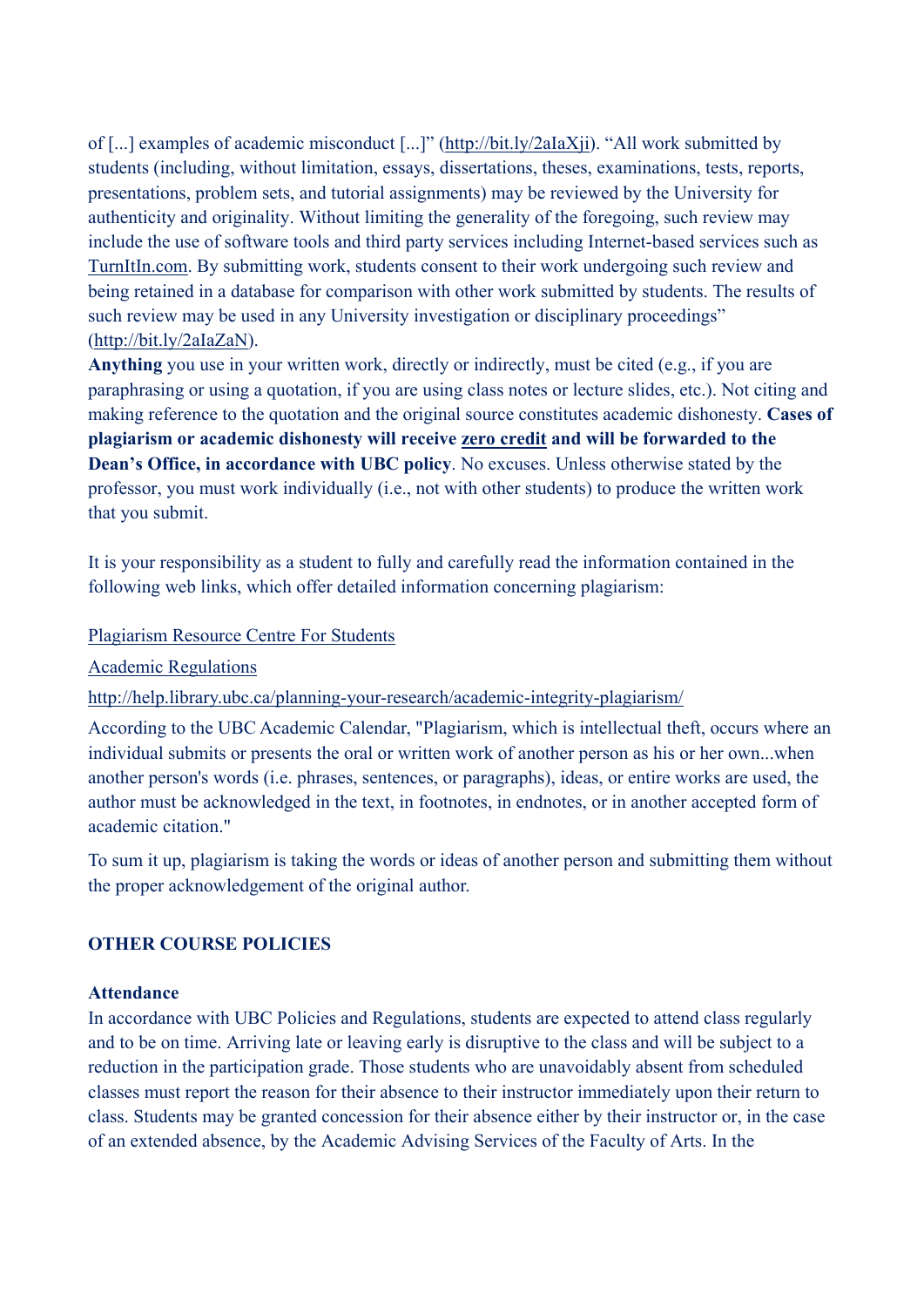Scandinavian Studies Program, a student without concession, whose attendance falls below 60% of the scheduled instructional hours, will be excluded from the final examination.

Students must contact me via email as soon as you are aware you may need an [in-term concession](https://www.mail.ubc.ca/owa/redir.aspx?C=XA_Si1tbGcTX0wbcIagUJXXxrsAv60cOBoSj4Wq_9t-iP6B98jDXCA..&URL=http%3a%2f%2fwww.calendar.ubc.ca%2fvancouver%2findex.cfm%3ftree%3d3%2c329%2c0%2c0%2326592). I will adjudicate the request. Please include a Student Self-Declaration form, found on the [Arts](https://www.mail.ubc.ca/owa/redir.aspx?C=s0lJR-ns8OwKvgyVfw68SLkGDjwqdVd2CZb4KlKhdx2iP6B98jDXCA..&URL=https%3a%2f%2fstudents.arts.ubc.ca%2fadvising%2facademic-performance%2fhelp-academic-concession%2f)  [Advising website.](https://www.mail.ubc.ca/owa/redir.aspx?C=s0lJR-ns8OwKvgyVfw68SLkGDjwqdVd2CZb4KlKhdx2iP6B98jDXCA..&URL=https%3a%2f%2fstudents.arts.ubc.ca%2fadvising%2facademic-performance%2fhelp-academic-concession%2f) If you require a second concession, Arts Students must contact Arts Advising. Please review [their website](https://www.mail.ubc.ca/owa/redir.aspx?C=s0lJR-ns8OwKvgyVfw68SLkGDjwqdVd2CZb4KlKhdx2iP6B98jDXCA..&URL=https%3a%2f%2fstudents.arts.ubc.ca%2fadvising%2facademic-performance%2fhelp-academic-concession%2f) for concession criteria as well as process to follow. Students in other Faculties should contact their Faculty advising office for direction.

### **Electronic Devices**

Computers, cell phones and other electronic devices are to be used only as required for class-related activities. Failure to do so is considered disrespectful and may be subject to a reduction in the participation grade.

# **COPYRIGHT**

All materials of this course are the intellectual property of the instructor or licensed to be used in this course by the copyright owner. That includes materials uploaded to Canvas by the instructor and shared with students on Canvas and are for the use of those students registered in that class, and only by them, and are not to be downloaded, uploaded and shared elsewhere. Redistribution of these materials by any means without permission of the copyright holder(s) constitutes a breach of copyright and may lead to academic discipline.

Students are not permitted to record the SCAN classes.

# **WHAT CAN I DO AFTER TAKING THIS COURSE?**

• Pursue a minor in Scandinavian Studies [https://cenes.ubc.ca/undergraduate/scandinavian](https://cenes.ubc.ca/undergraduate/scandinavian-studies/scandinavian-minor/)[studies/scandinavian](https://cenes.ubc.ca/undergraduate/scandinavian-studies/scandinavian-minor/)-minor/

• Study Swedish or Danish [https://cenes.ubc.ca/undergraduate/scandinavian](https://cenes.ubc.ca/undergraduate/scandinavian-studies/scandinavian-languages/)-studies/scandinavian-languages/

• Take more Scandinavian-related courses at UBC <https://courses.students.ubc.ca/cs/main?pname=subjarea&tname=subjareas&req=1&dept=SCAN>

• Read our brochure about the Scandinavian Program here [https://cene.cms.arts.ubc.ca/wp](https://cene.cms.arts.ubc.ca/wp-content/uploads/sites/25/2021/08/SCAN-Brochure-2021-5.pdf)[content/uploads/sites/25/2021/08/SCAN](https://cene.cms.arts.ubc.ca/wp-content/uploads/sites/25/2021/08/SCAN-Brochure-2021-5.pdf)-Brochure-2021-5.pdf or access it at the bottom of this page http[s://cenes.ubc.ca/undergraduate/scandinavian](https://cenes.ubc.ca/undergraduate/scandinavian-studies/)-studies/

• Join the Scandinavian and Nordic Cultural Association [ubcscandinaviannordic@gmail.com](mailto:ubcscandinaviannordic@gmail.com)